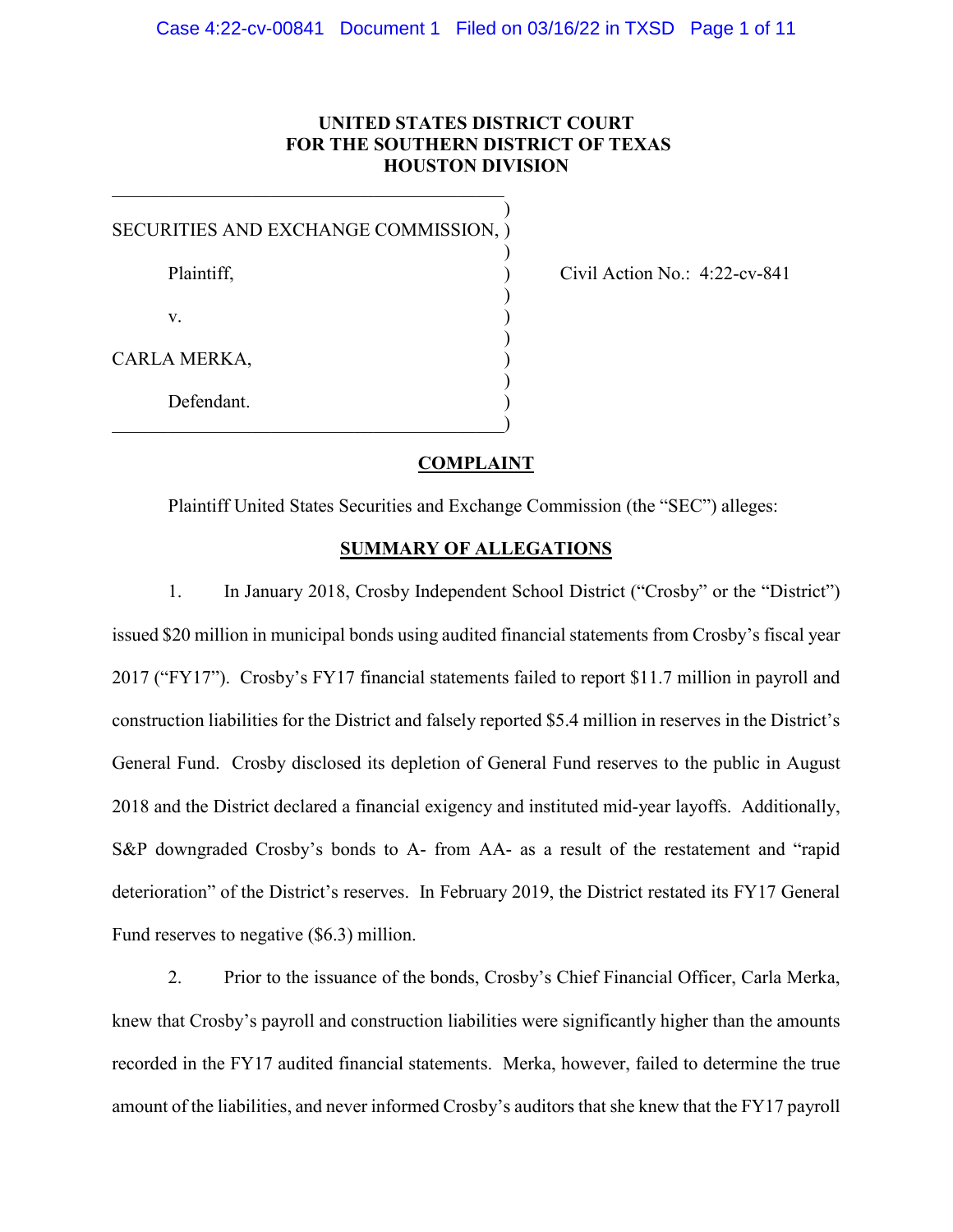#### Case 4:22-cv-00841 Document 1 Filed on 03/16/22 in TXSD Page 2 of 11

and construction liabilities were substantially understated. Merka nonetheless submitted Crosby's FY17 audited financial statements to the bond financing team to be included in the offering documents, which Merka knew were disclosed to prospective investors.

3. As a result of this conduct, Merka violated Sections  $17(a)(1)$  and  $17(a)(3)$  of the Securities Act of 1933 ("Securities Act") and Section 10(b) of the Securities Exchange Act of 1934 ("Exchange Act") and Rule 10b-5 thereunder.

#### **DEFENDANT**

4. **Carla Merka**, age 57, is a resident of Dayton, Texas. Merka has over twenty years of accounting experience, but has never been a CPA or held any professional accounting license. From March 2014 through May 2018, she served as Crosby's CFO. As Crosby's CFO, Merka supervised at least eight accounting employees and had primary responsibility over the preparation of Crosby's financial statements and interaction with Crosby's external auditor. In June 2018, Merka left Crosby to become CFO of another independent school district in Texas, a position she continues to hold.

#### **OTHER RELEVANT ENTITY**

5. **Crosby Independent School District** is a public school district based in Crosby, Texas, a suburb northeast of Houston, Texas. Crosby operates seven schools and serves approximately 6,400 students.

#### **JURISDICTION AND VENUE**

6. The SEC brings this action pursuant to authority conferred upon it by Sections 20(b) and 20(d) of the Securities Act [15 U.S.C.  $\S$  77t(b) and 77t(d)] and Sections 21(d) and 21(e) of the Exchange Act [15 U.S.C.  $\S$ § 78u(d) and 78(u)(e)].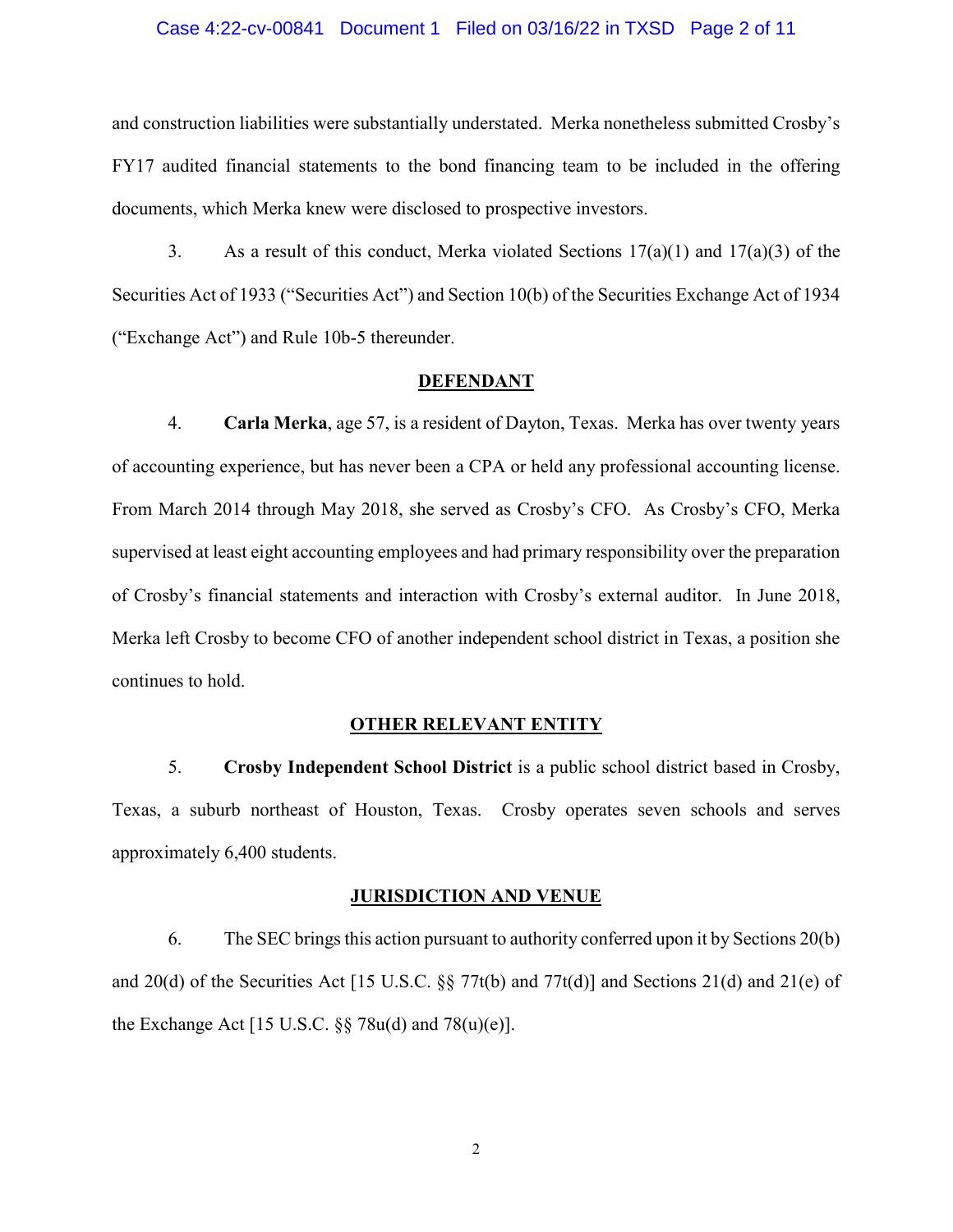### Case 4:22-cv-00841 Document 1 Filed on 03/16/22 in TXSD Page 3 of 11

7. This Court has jurisdiction over this action pursuant to Section 22(a) of the Securities Act [15 U.S.C. § 77 $v(a)$ ] and Sections 21(d), 21(e), and 27 of the Exchange Act [15 U.S.C. §§ 78u(d), 78u(e), and 78aa].

8. Venue is proper in this District, because Crosby is located within this District and the acts constituting violations of the federal securities laws alleged in this Complaint occurred within this District.

9. In connection with the conduct described in this Complaint, Defendant directly or indirectly made use of the mails or the means or instruments of transportation or communication in interstate commerce.

#### **FACTUAL ALLEGATIONS**

#### **A. Crosby Lacked Funds to Complete Capital Projects**

10. In 2013, Crosby issued \$86.5 million in municipal bonds ("2013 Bond") to fund various capital projects, including the construction of a baseball and softball complex and renovations to its football stadium. The District hired a general contractor and a project and risk manager to undertake these projects, which were expected to be completed by May 2017. Crosby's then-Superintendent was actively involved in the construction projects, and personally directed contractors to perform project enhancements outside the original scope of work, which inflated the total cost of the projects.

11. In part because of the project enhancements, the District exhausted the 2013 Bond proceeds prematurely, leaving the General Fund as the only available source of funding for approximately \$12 million of future construction commitments.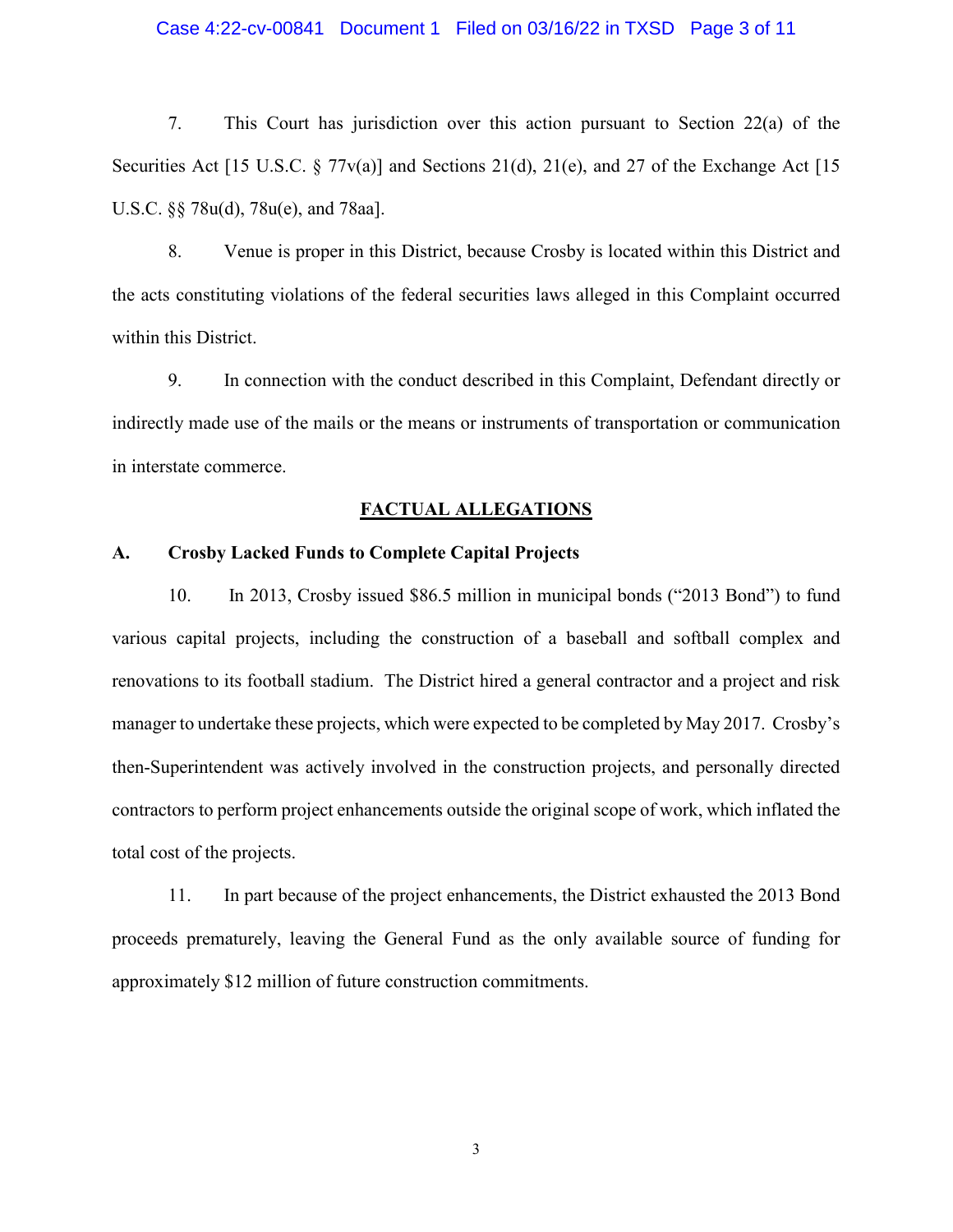### Case 4:22-cv-00841 Document 1 Filed on 03/16/22 in TXSD Page 4 of 11

12. Merka knew of the inflated costs and the exhaustion of the 2013 Bond proceeds. Accordingly, she was concerned that the District did not have enough funds to complete the construction projects, and was actively pursuing alternative sources of funding.

13. By August 31, 2016, Crosby's then fiscal year-end, the District's General Fund lacked sufficient funds to cover the \$12 million of future construction expenses required to complete its capital projects. For multiple reasons, including to increase General Fund reserves and pay for the 2013 Bond construction projects, Merka suggested, and Crosby's Board approved, changing the District's fiscal year-end date from August 31 to June 30. Merka incorrectly believed that shifting the fiscal year-end would create "a one-time savings" of approximately \$10 million. While the change shortened Crosby's FY17 to 10 months – from September 1, 2016 to June 30, 2017 – it did not generate the savings needed to cover the construction commitments, and the District concluded its FY17 with a decrease in General Fund reserves of \$5.2 million.

#### **B. Crosby's FY17 Financial Reporting Failures**

14. Merka prepared FY17 financial statements for Crosby that materially understated liabilities and overstated the General Fund balance. In particular, the FY17 financial statements (1) failed to report construction expenses for completed capital projects, and (2) failed to report unpaid payroll expenses due to the change in fiscal year-end. Merka knew that Crosby had incurred (but had not paid) these expenses as of June 30, 2017, but failed to record those liabilities in the financial statements and failed to communicate to the District's auditor the magnitude of the unpaid liabilities.

# **i. Merka Understated Construction Expenses**

15. Beginning in FY16, Merka knew that the 2013 Bond proceeds had been completely consumed and Crosby would need to use the General Fund to pay all remaining construction commitments. By May 2017, the capital projects were substantially completed, but Crosby lacked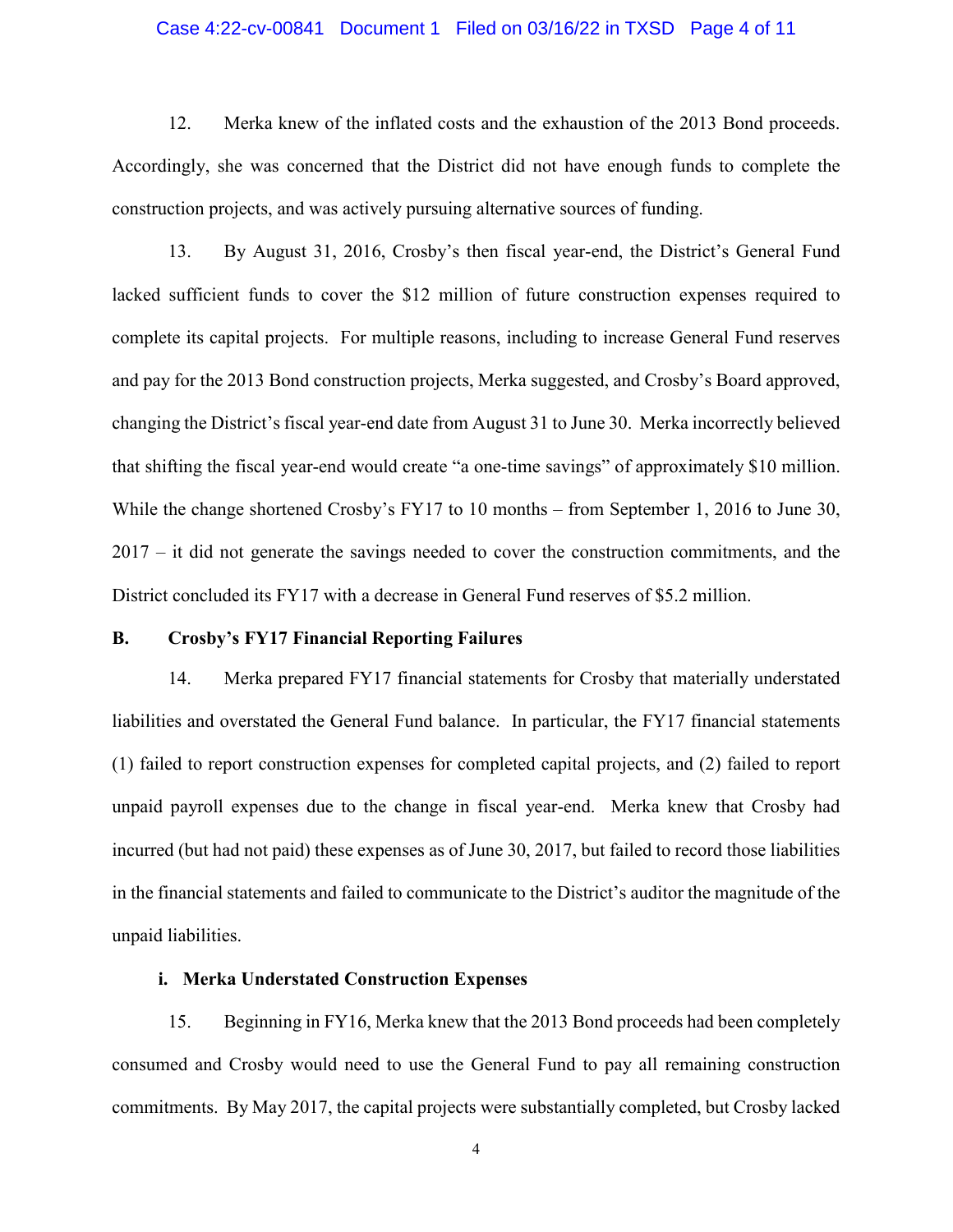### Case 4:22-cv-00841 Document 1 Filed on 03/16/22 in TXSD Page 5 of 11

sufficient funds in its General Fund to pay the estimated \$8 million to \$10 million in outstanding, unpaid construction invoices.

16. In early June 2017, Merka began sending concerned emails to Crosby's superintendent and the District's municipal financial advisor, indicating that Crosby did not have enough funds to cover its normal operational expenses and the unpaid construction expenses. Because Crosby could not pay for its outstanding construction commitments without raising new bond proceeds, the District persuaded its primary construction contractor to defer Crosby's outstanding payment obligations until the District received proceeds from a new bond issuance.

17. Instead of accurately recording Crosby's unpaid construction liability of more than \$8 million, the District's FY17 financial statements showed a construction liability of only \$727,000. Merka reviewed and approved the FY17 financial statements and signed a management representation letter sent to Crosby's auditor falsely asserting that, among other things, the FY17 financial statements were presented in accordance with GAAP and that the District's net position and General Fund balance had been properly reported.

### **ii. Merka Understated Payroll Expenses**

18. Crosby's teachers are considered "contractual" employees and represent the vast majority of the District's payroll expenses. Their term begins at the start of each school year, typically in mid-August. Most Crosby teachers earn their salaries over a 10-month "contract" period corresponding with the start and end of the school year. All contractual employees, however, are paid evenly over a 12-month period. As a result, Crosby's teachers are not fully compensated for their 10-month earnings until the 12-month term expires.

19. Prior to FY17, Crosby did not need to record a payroll liability for its teachers at the end of a fiscal year, because the contractual commitments for the preceding school year had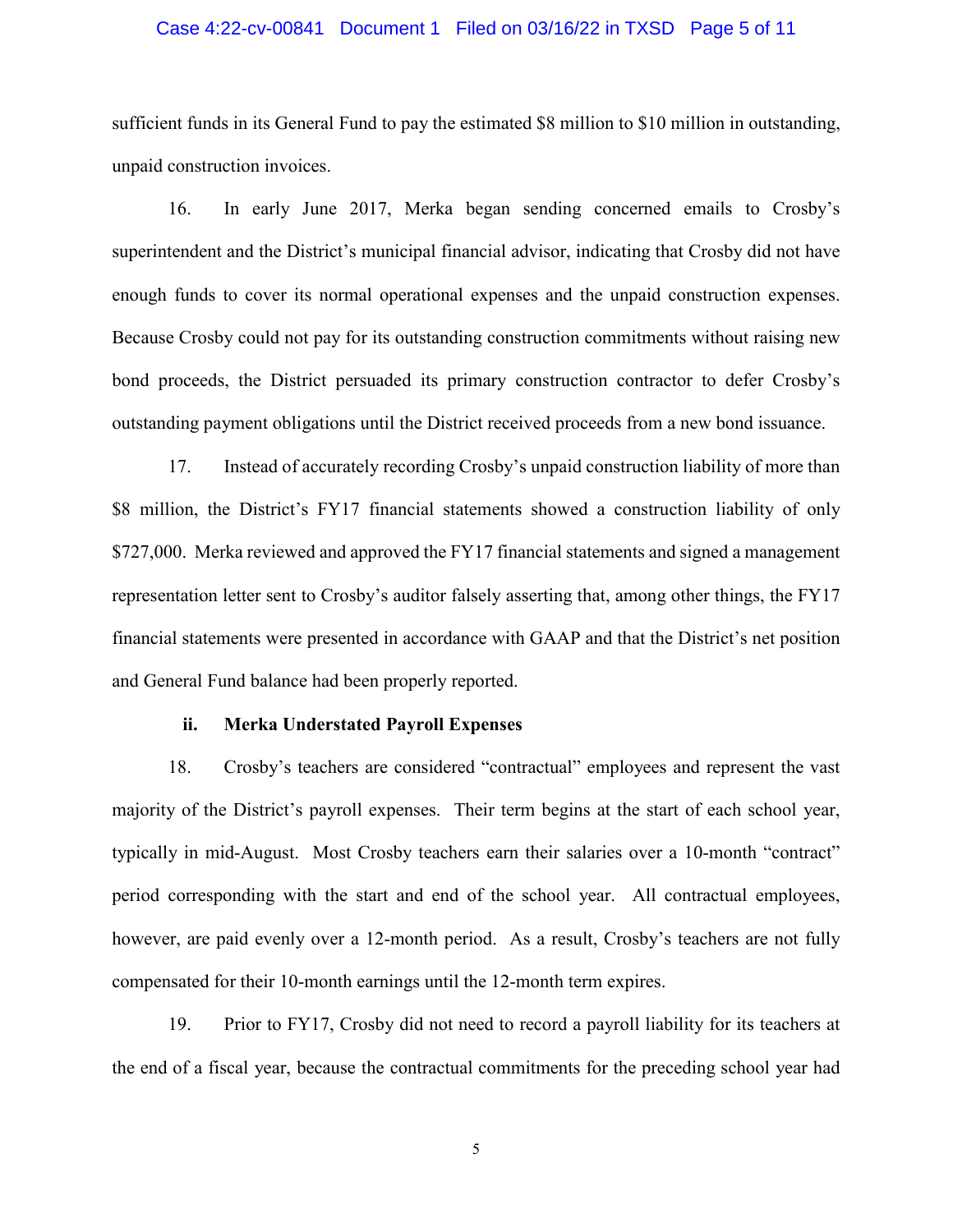### Case 4:22-cv-00841 Document 1 Filed on 03/16/22 in TXSD Page 6 of 11

been paid in full by the end of the fiscal year, August 31. By changing its fiscal year-end date from August 31 to June 30, Crosby concluded FY17 with unpaid payroll obligations related to the 2017 *contract* year. In other words, Crosby still had to pay its teachers for two more months – July and August 2017. Crosby, however, failed to include these unpaid payroll liabilities, which amounted to \$3.8 million, in its FY17 financial statements. Merka knew that Crosby's auditor incorrectly believed that all contractual employees had been paid in full as of June 30, 2017 and did not correct this misunderstanding.

20. While knowing that Crosby's payroll liability was understated, Merka reviewed and approved the FY17 financial statements and signed a management representation letter sent to the auditor that falsely asserted that, among other things, the FY17 financial statements were presented in accordance with GAAP and that the District's net position and fund balance had been properly reported.

# **C. Crosby's Offering Documents for the 2018 Bonds Contained Material Misstatements and Omission**

21. On January 18, 2018, Crosby issued \$20 million of Unlimited Tax School Building Bonds to pay its outstanding construction payables and to fund new capital projects. Crosby's erroneous FY17 financial statements were appended to the Official Statement, a document disclosed to prospective investors describing the essential terms of the bonds.

22. As discussed in paragraphs 15-20 above, Crosby's FY17 audited financial statements understated payroll and construction liabilities by \$3.8 million and \$7.9 million, respectively. These errors resulted in an overstatement of Crosby's General Fund reserves by \$11.7 million. Notably, Crosby's FY17 financials reported a *positive* General Fund balance when it should have reported a *negative* one. Crosby's Official Statement disclosed information concerning the District's FY17 fiscal year deficit, but the disclosures in this section were false and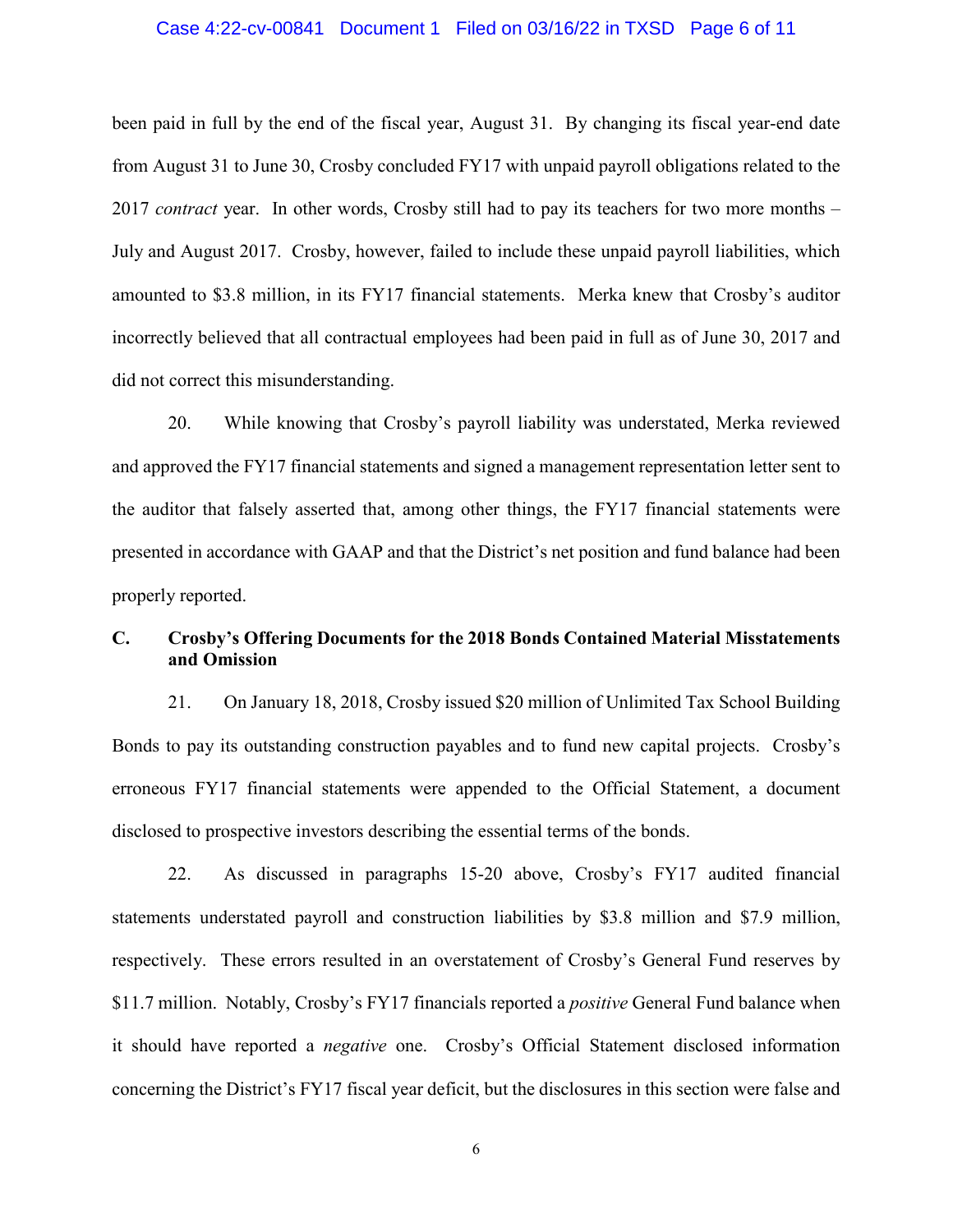### Case 4:22-cv-00841 Document 1 Filed on 03/16/22 in TXSD Page 7 of 11

misleading because they did not include the payroll and construction expenses discussed in paragraphs 15-20 above.

23. The misrepresentations and omissions in Crosby's FY17 financial statements were material to bond investors, significantly altering the total mix of information available to them in determining whether to purchase the bonds.

24. As CFO, Merka had the ultimate authority over Crosby's FY17 financial statements. She was Crosby's highest-ranking executive with any financial or accounting experience. Merka was responsible for reporting on financial issues to Crosby's Board and often made presentations on those subjects. The leadership of the District relied on Merka to ensure the financial statements were complete and accurate. Merka was also the District's representative in multiple meetings and calls with the District's financial advisor leading up to the bond offering, including discussions related to "cash flow forecasts, FYE 2017 ending numbers, required disclosures, bond ratings, Plan of Finance, and Board presentations." Additionally, Merka was the main point of contact for the District's disclosure counsel, who sent her questionnaires to complete for purposes of drafting the Official Statement disclosures. Merka reviewed Crosby's Official Statement prior to its release to prospective investors.

25. Merka knew that Crosby's FY17 financial statements were false and misleading, yet submitted them to the bond financing team for inclusion in the package of offering documents. Merka did not invite the District's external auditor to meetings with the bond financing team despite Crosby's municipal advisor making such a request. Similarly, Merka did not reveal in communications with ratings agencies the District's true financial condition.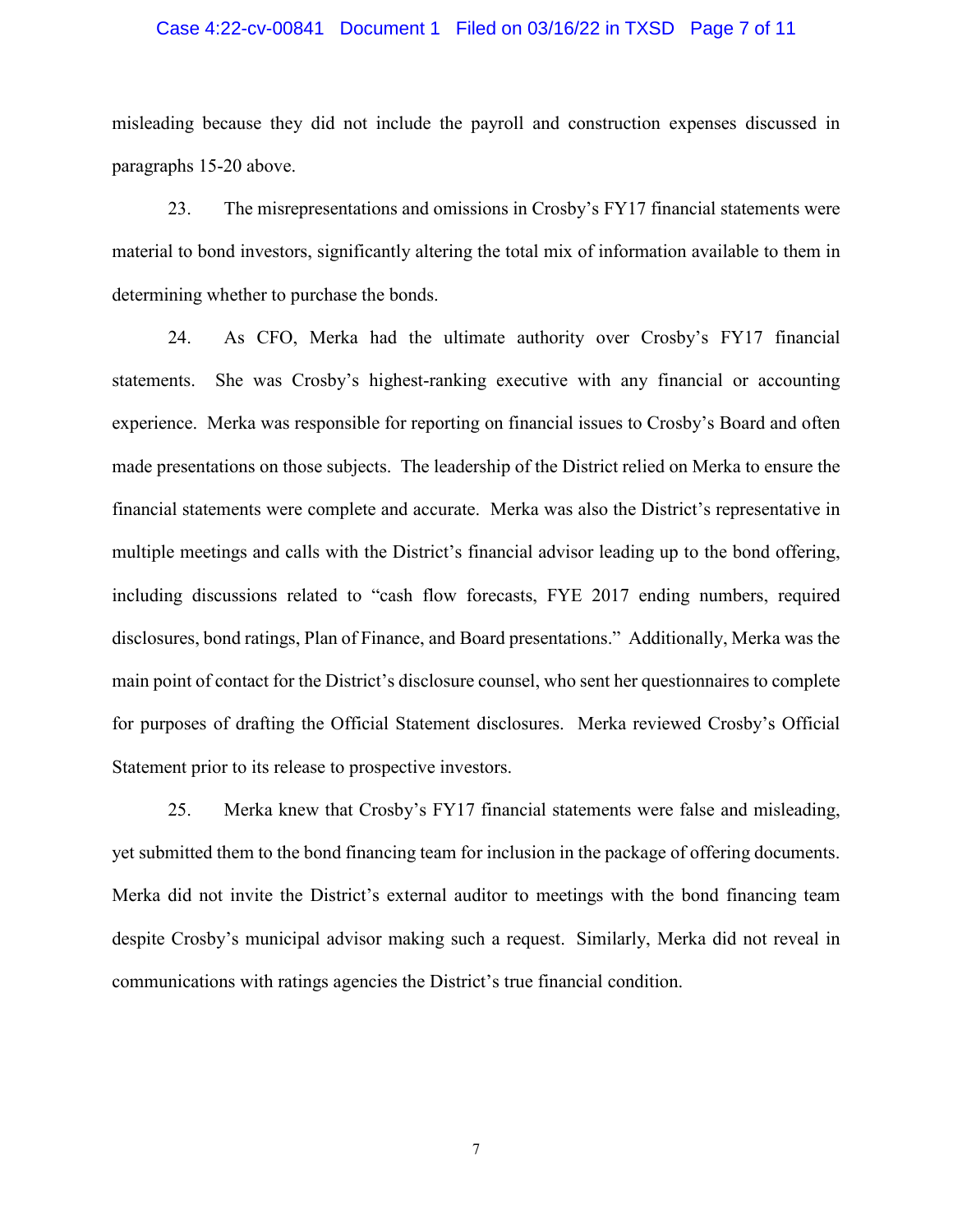# **D. Discovery of Crosby's Financial Issues and Aftermath**

26. Crosby's superintendent resigned in January 2018. Merka resigned at the end of May 2018 and accepted a CFO position at another independent school district in Texas. Crosby hired a new CFO and Superintendent, who assumed their positions in June and July 2018, respectively.

27. During spring 2018, Crosby continued to face cash flow shortages due, in part, to the construction expenses described above. Shortly after arriving in June 2018, Crosby's new CFO discovered the payroll and construction liability errors and confronted the District's auditor about the significant financial shortfalls.

28. In August 2018, Crosby's leadership disclosed the financial issues to its Board and the public, and began crafting a financial recovery plan with its financial advisor. On September 25, 2018, Moody's downgraded Crosby's bonds from A1 to A3 and placed the rating under review for further possible downgrade. In December 2018, Moody's changed its outlook on the 2018 Crosby bonds to "negative."

29. On October 8, 2018, Crosby's Board declared a financial exigency with the Texas Education Agency (TEA), which allowed the District to implement a mid-year reduction in force. On December 6, 2018, S&P downgraded Crosby's bonds to A- from AA- due to "the district's rapid deterioration of reserves stemming from overspending, overestimating revenues, and a mistake in the audit that led to a negative prior period adjustment and the depletion of reserves." S&P also changed its outlook on Crosby bonds from "stable" to "negative." In February 2019, the District's auditor issued its audit report for Crosby's FY18 financial statements, which included material restatements of the FY17 ending balances.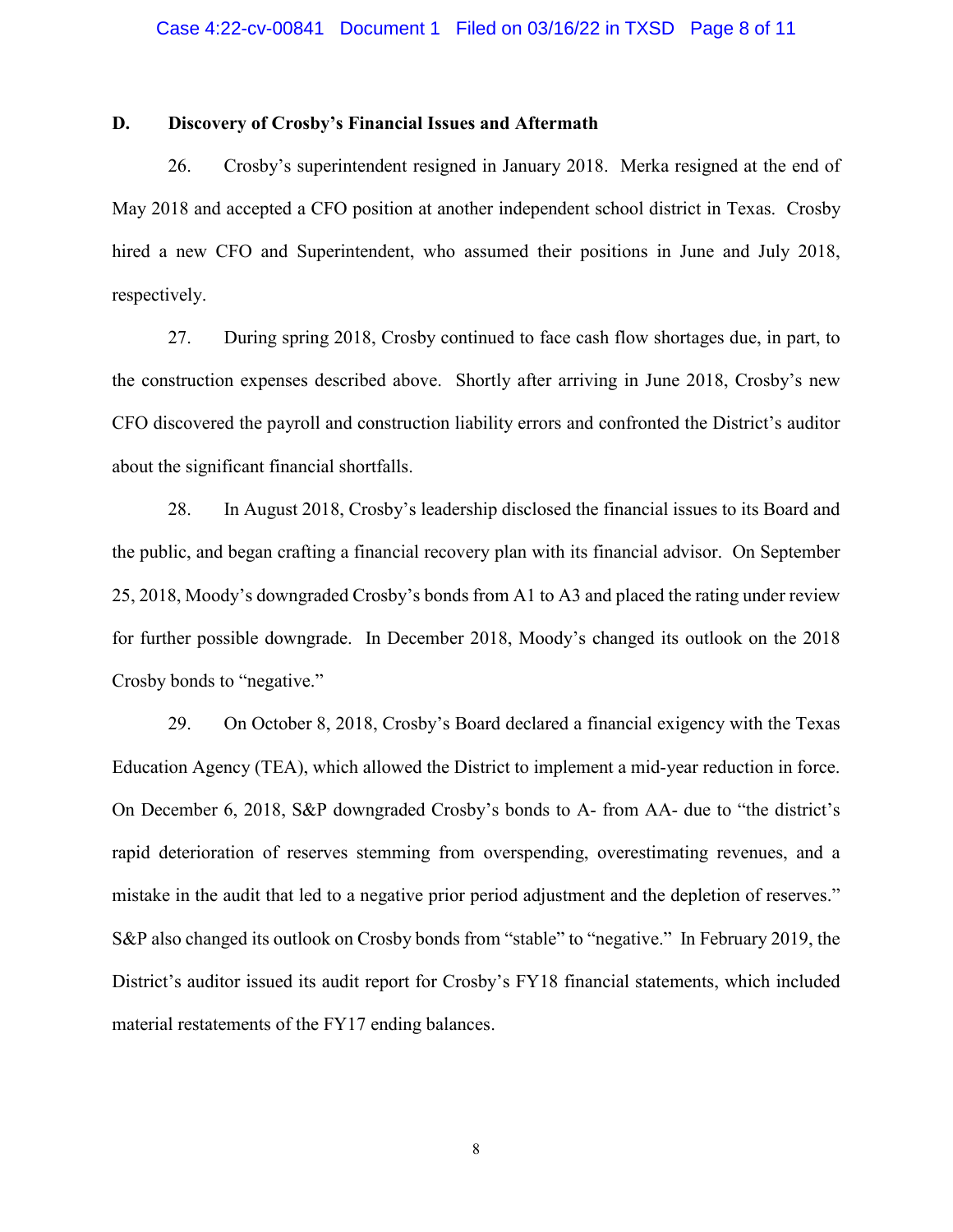# **FIRST CLAIM FOR RELIEF Fraud in the Offer or Sale of Securities Sections 17(a)(1) and 17(a)(3) of the Securities Act**

30. The SEC incorporates the allegations in paragraphs 1 through 29 as if fully set forth herein.

31. By engaging in the acts and conduct alleged herein, Defendant, directly or indirectly, in the offer or sale of securities, by the use of any means or instruments of transportation or communication in interstate commerce or by use of the mails, has:

- a. knowingly or with severe recklessness employed a device, scheme, or artifice to defraud; and
- b. knowingly, recklessly, or negligently engaged in a transaction, practice, or course of business which operated or would operate as a fraud or deceit upon the purchaser.
- 32. Defendant violated and, unless restrained and enjoined, will continue to violate

Sections  $17(a)(1)$  and  $17(a)(3)$  of the Securities Act [15 U.S.C. §  $77q(a)(1)$  and (3)].

# **SECOND CLAIM FOR RELIEF Fraud in Connection with the Purchase or Sale of Securities Section 10(b) of the Exchange Act and Rule 10b-5 thereunder**

33. The SEC incorporates the allegations in paragraphs 1 through 29 as if fully set forth herein.

34. By engaging in the acts and conduct alleged herein, Defendant, directly or indirectly, in connection with the purchase or sale of securities, by the use of any means or instrumentality of interstate commerce, or of the mails or of any facility of any national securities exchange, knowingly or with severe recklessness:

a. employed a device, scheme, or artifice to defraud;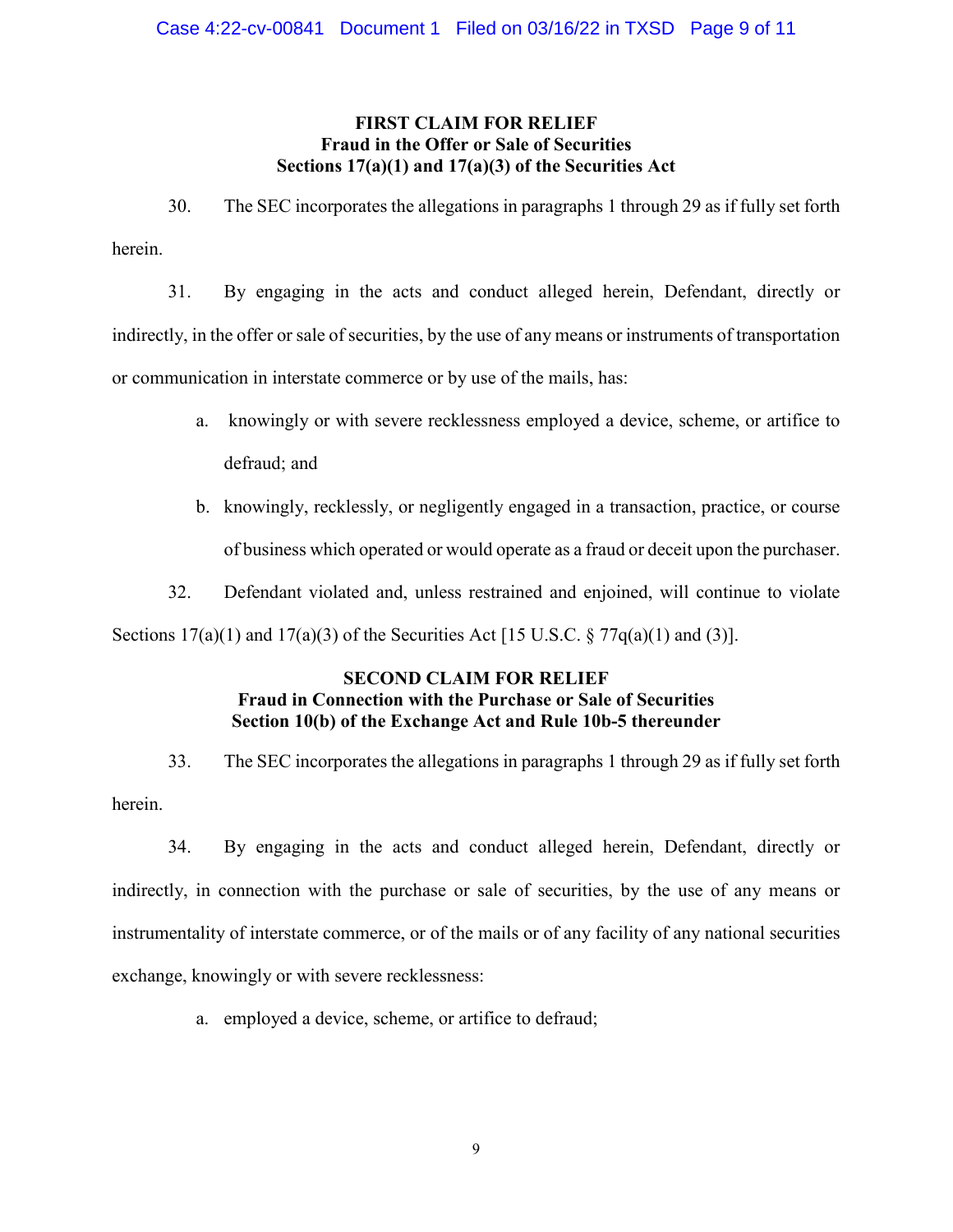- b. made untrue statements of material facts or omitted to state material facts necessary in order to make the statements made, in light of the circumstances under which they were made, not misleading; and
- c. engaged in an act, practice, or course of business which operated or would operate as a fraud or deceit upon any person.

35. Defendant violated and, unless restrained and enjoined, will continue to violate Section 10(b) of the Exchange Act [15 U.S.C. § 78j(b)] and Rule 10b-5 thereunder [17 C.F.R. § 240.10b-5].

## **RELIEF REQUESTED**

WHEREFORE, the SEC respectfully requests that this Court enter a judgment:

# I.

Finding that the Defendant committed the violations alleged in this Complaint.

### II.

Permanently enjoining, pursuant to Rule 65(d) of the Federal Rules of Civil Procedure, the Defendant from violating Section 17(a) of the Securities Act [15 U.S.C. § 77q(a)] and Section 10(b) of the Exchange Act [15 U.S.C. § 78j(b)] and Rule 10b-5 thereunder [17 C.F.R. § 240.10b-5].

#### III.

Ordering Defendant to pay a civil penalty pursuant to Section 20(d) of the Securities Act [15 U.S.C.  $\S 77t(d)$ ] and Section 21(d)(3) of the Exchange Act [15 U.S.C.  $\S 78u(d)(3)$ ].

## IV.

Permanently barring Defendant from participating in any offering of municipal securities, including engaging in activities with a broker, dealer, or issuer for purposes of issuing, trading, or